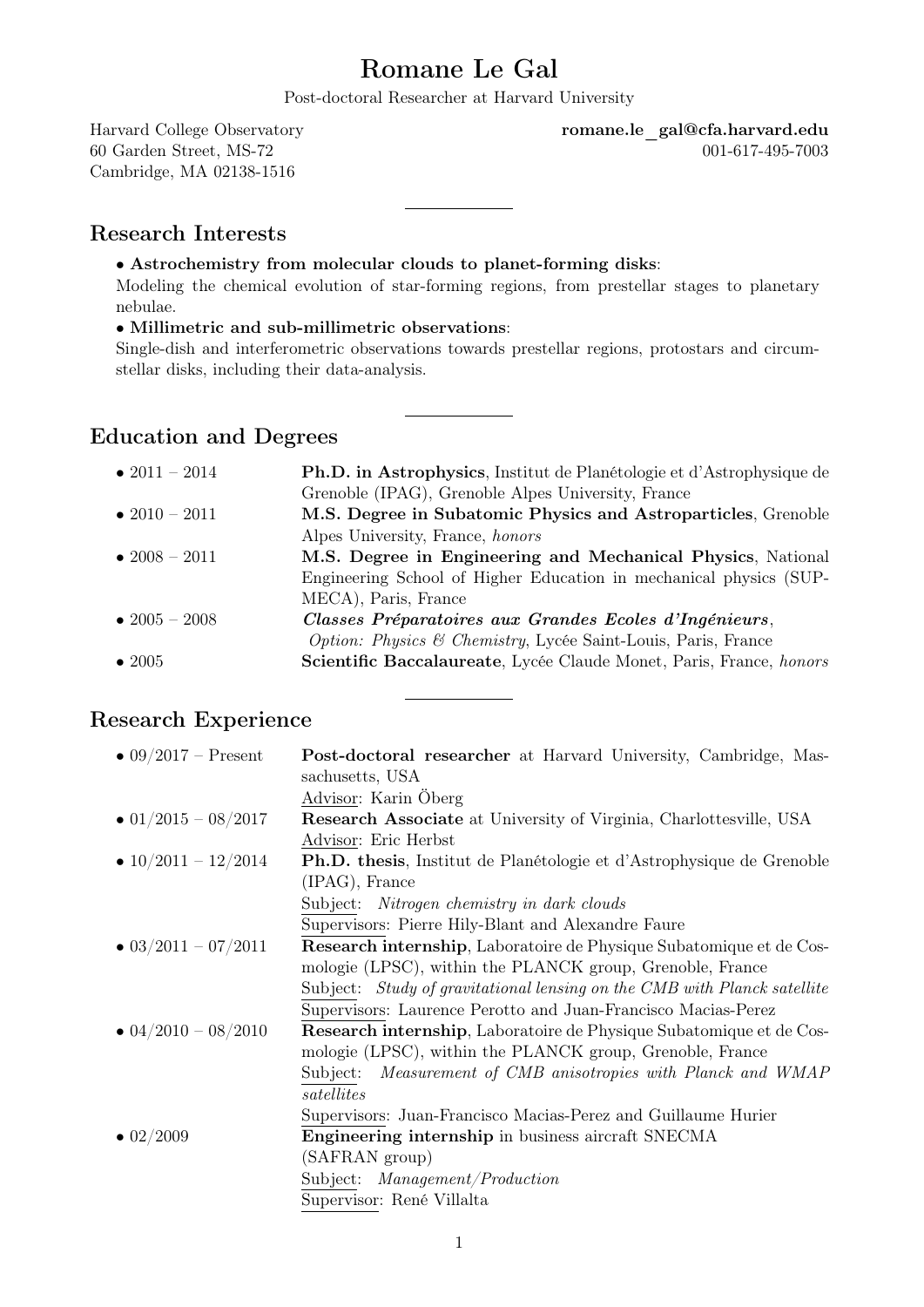#### Teaching Experience

| • $10/2011 - 07/2014$ | Teaching Assistant (French "Monitorat"): Teaching duties in                          |
|-----------------------|--------------------------------------------------------------------------------------|
|                       | <b>Physics and Mathematics</b> , 192 hours, Grenoble University, France              |
|                       | $1st$ year university level: 142 hours <i>Colors in Sciences</i> , interdisciplinary |
|                       | teaching unit linking Physics, Chemistry and Biology                                 |
|                       | 3 <sup>rd</sup> year university level: 50 hours <i>Mathematics for Inqineering</i>   |
| • 2005 – 2008         | <b>Tutoring:</b> Mathematics, Physics, Chemistry                                     |
|                       | Student from $6^{th}$ to $12^{th}$ Grades                                            |
|                       |                                                                                      |

### Mentoring Experience

- Summer 2018 Sophomore student from Caltech University mentored for a summer internship at Harvard: Madison Brady
- 2015 2017 4 Graduate Students mentored at the University of Virgina: Christopher Shingledecker, Dominique Maffucci, Andrew Burkhardt, Ceci Xue

### Services & Outreach

- Since 02/2018 Scientific supervisor of GinGo: Innovative "Open Access" plateform in development. The primary objective of this tool is to promote open access to scientific knowledge. Eventually, GinGo will become a platform where it will be possible to publish, edit and consult freely the best of scientific content (https://gingo.io/home). My role is to ensure the relevance and consistency of the scientific content published online and to manage and develop collaborative relationships with major national and international research centers.
- 03/2017 **Organization of a science festival and in charge of the commu**nication in the local press: For the previous five years, Ruckersville Elementary School (Virginia, USA) has organized a "science fair". Typically, this exhibition attracts about 300 participants. On the initiative of Tony Remijan (Astrophysicist at the National Radio Atronomy Observatory - NRAO, Charlottesville, VA, USA), we have ellaborated various exhibitions and demonstrations as interactive as possible ranging from a planetarium to chemical experiments. I was also in charge of contacting the local press so that the event was broadcasted in the area.
- 07/2016 Present InterStellar Abundance (ISA) Database: The ISA database is a compilation of observed abundances in the ISM. In collaboration with the astronomers Pierre Gratier and Valentine Wakelam (from the Laboratory of Astrophysique of Bordeaux (LAB), France), we are building a new database which in the long term will gather the observed abundances of diverse molecules in a variety of astrophysical environments, as started for TMC-1 (http://isa.obs.u-bordeaux1.fr). I am part of the "scientific comity" in charge of adding the data with a careful and critical review when different values are available for the same source. An engineer of the LAB, Fabrice Mendes, also contributes to the development of this database project. Beside, we will also create a Twitter account to announce our new additions.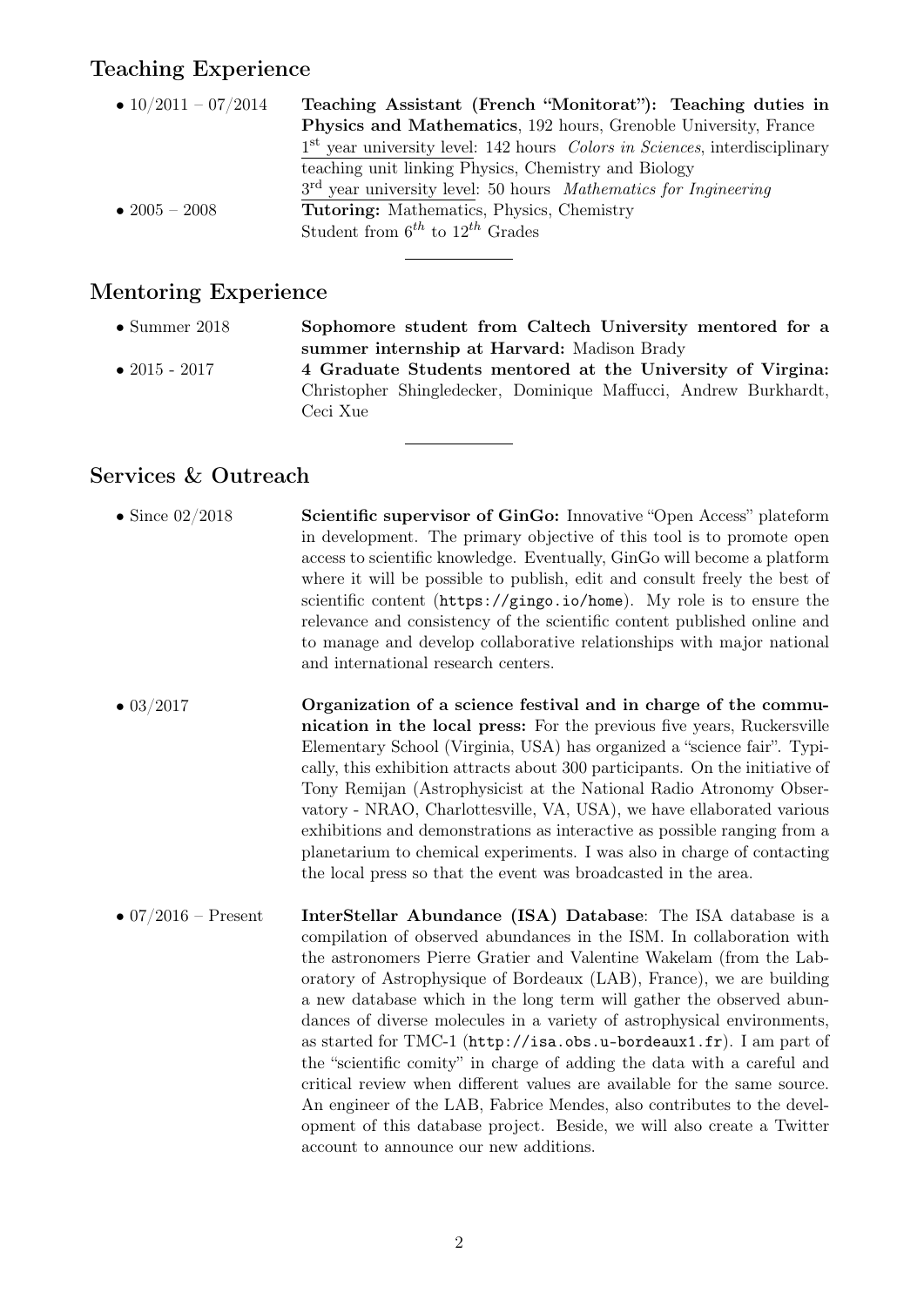• 05/2016 Organization of the visit of the Leander McCormick Observatory of Charlottesville: organization of french visit of the Leander McCormick Observatory for the French Alliance of Charlottesville, in collaboration with Ricky Patterson (caretaker and historian of the observatory). We also prepared pedagogical activities to familiarize the public to Astronomy. 21 children accompanied by their parents, attended this successful event.

#### Selection of accepted astronomical observation proposals

• 08/2018 ALMA cycle 6, B-rated: Probing the Sulfur Chemistry in Protoplanetary Disks (PI) • 08/2018 ALMA cycle 6, A-rated - Large Program: The Chemistry of Planet Formation (co-I) • 11/2017 SMA, B-rated: *Localization of Interstellar CH*<sub>2</sub> $D^+$ : *Deuteration in warm* conditions (Co-PI) • 11/2017 SOFIA, rated Priority 1: Targeted Extension of EXES Molecular Line Survey Towards Orion IRc2 (Co-I) • 04/2016 IRAM-30m, B-rated:  $C_3O$  origin and extent in the L1544 prestellar core (Co-I, observatrice) • 11/2013 IRAM-30m, A-rated: *Measuring the gas-phase*  $C/O$  *abundance ratio in* dark clouds (PI) • 04/2013 IRAM-30m, B-rated: Nitrogen chemistry in dark clouds: the HCN:HNC abundance ratio (PI) • 11/2011 IRAM-30m, B-rated: *Isotopic fractionation of nitrogen in the dense and* cold ISM (PI)

## Skills

 $\zeta$ 

| • Observations:             | Millimeter and submillimeter spectroscopic observations with single dish |
|-----------------------------|--------------------------------------------------------------------------|
|                             | telescopes and interferomters (IRAM-30m, Onsala-20m, HSO, GBT,           |
|                             | SMA, ALMA)                                                               |
| $\bullet$ Modeling:         | Astrochemistry, chemical gas-phase & gas-grain networks                  |
| $\bullet$ Languages:        | French (native), English (fluent), and German (basic)                    |
| $\bullet$ Computer science: | Operating systems: Mac OS X, UNIX/GNU Linux, Windows                     |
| $\bullet$ Programming:      | Fortran, Python, Shell, $C/C++$                                          |
| $\bullet$ Softwares:        | GILDAS, HIPE, LaTeX, Gnuplot, IDL                                        |
|                             |                                                                          |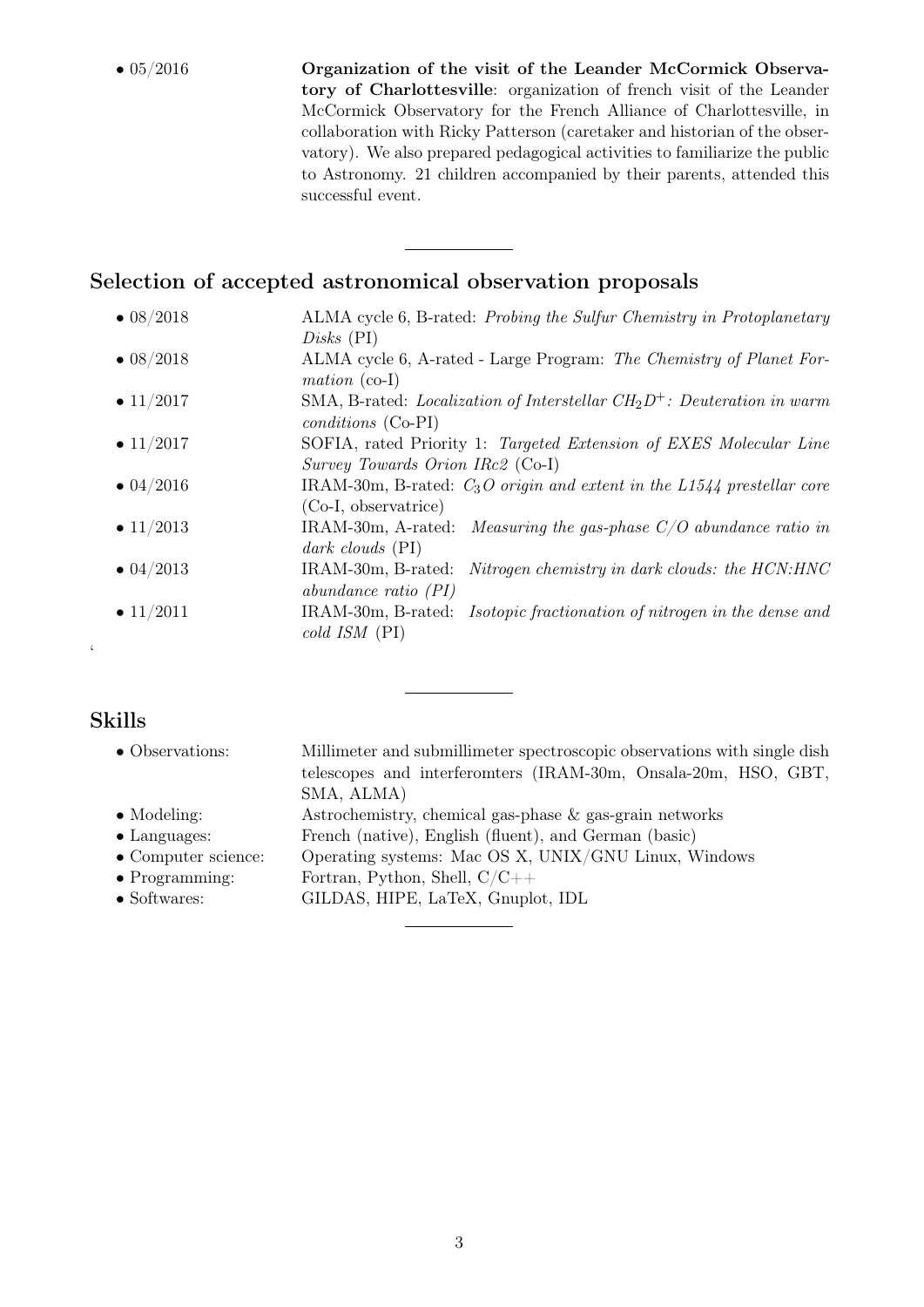#### International publications in leading international scientific journals

[18] Le Gal, R., Öberg, K., I., Loomis, R., et al. Sulfur chemistry in protoplanetary disks: CS and  $H_2CS$ , 2019, ApJ, submitted

[17] Burkhardt A. M., Shingledecker, C. N., Le Gal,R., McGuire B., A., Remijan A. J., & Herbst, E.Modeling C-shock Chemistry in Isolated Molecular Outflows, 2019, ApJ, in revision

[16] Maffucci, D. M., Wenger T. V., Le Gal, R., & Herbst, E. Astrochemical kinetic grid models of groups of observed molecular abundances: Taurus molecular cloud 1 (TMC-1), 2018, ApJ, 868, 41 [\[URL\]](https://arxiv.org/pdf/1810.10174.pdf)

[15] Guzman, V., Öberg, K. I., Carpenter, J., Le Gal, R., Qi, C., & Pegues, J.  $H_2CO$  ortho-topara ratio in the protoplanetary disk HD 163296, 2018, ApJ, 864, 170 [\[URL\]](http://iopscience.iop.org/article/10.3847/1538-4357/aad778/pdf)

[14] Vastel, C., Quénard, D., Le Gal, R., Wakelam, V., Andrianasolo, A., Caselli, P., Vidal, T., Ceccarelli, C., Lefloch, B., & Bachiller, R. Sulphur chemistry in the L1544 pre-stellar core, 2018, MNRAS, 478, 5514 [\[URL\]](https://academic.oup.com/mnras/article-abstract/478/4/5514/4999933?redirectedFrom=PDF)

[13] Shingledecker, C. N., Tennis, J., Le Gal, R., & Herbst, E. On comic ray-driven grain chemistry in cold core models, 2018, ApJ, 861, 20 [\[URL\]](http://iopscience.iop.org/article/10.3847/1538-4357/aac5ee/pdf)

[12] Rangwala, N., Colgan, S., Le Gal, R., Acharyya, K., Huang X., Lee, T. J., Herbst, E., de-Witt, C., Richter, M., Boogert, A., & Mark McKelvey, M. High Spectral Resolution SOFIA/EXES Observations of  $C_2H_2$  towards Orion-IRc2, 2018, ApJ, 856, 9 [\[URL\]](http://iopscience.iop.org/article/10.3847/1538-4357/aaab66/pdf)

[11] Fuente, A., Goicoechea, J., Pety, J., Le Gal, R., Martín-Doménech, R., Gratier, P., Guzmán, V., Roueff, E., Loison, J.-C., Muñoz-Caro, G. M., Wakelam, V., Gerin, M., Riviere-Marichalar, P., & Vidal T. H. G. First detection of interstellar S2H, 2017, ApJL, 851, L49 [\[URL\]](http://iopscience.iop.org/article/10.3847/2041-8213/aaa01b/pdf)

[10] Le Gal, R., Xie, C., Herbst, E., Talbi, D., Guo, H., & Muller, S. The ortho-to-para ratio of  $H_2Cl^+$ : Quasi-classical trajectory calculations and new simulations in light of new observations, 2017, A&A, 608, A96 [\[URL\]](https://www.aanda.org/articles/aa/pdf/2017/12/aa31566-17.pdf)

[9] Le Gal, R., Herbst, E., Dufour G., Gratier, P., Ruaud, M., Vidal, T. H. G., & Wakelam, V. A new study of the chemical structure of the Horsehead nebula: the influence of grain-surface chemistry, 2017, A&A, 605, A88 [\[URL\]](https://www.aanda.org/articles/aa/pdf/2017/09/aa30980-17.pdf)

[8] Shingledecker, C., Le Gal, R., & Herbst, E., A new model of the chemistry of ionizing radiation in solids: CIRIS, 2017, PCCP, 19, 11043-11056 [\[URL\]](http://pubs.rsc.org/en/content/articlelanding/2014/cp/c7cp01472d#!divAbstract)

[7] Le Gal, R., Herbst, E., Xie, C., Li, A., & Guo, H., The ortho-to-para ratio of interstellar NH2: Quasi-classical trajectory calculations and new simulations, 2016, A&A, in press [\[URL\]](http://arxiv.org/pdf/1609.02485v1.pdf)

[6] Shingledecker, C. N., Bergner, J., Le Gal, R., Öberg, K., Hincelin, U., & Herbst, E., On the inference of the cosmic-ray ionization rate  $\zeta$  from the HCO<sup>+</sup>-to-DCO<sup>+</sup> abundance ratio: the effect of nuclear spin, 2016, ApJ, in press [\[URL\]](http://iopscience.iop.org/article/10.3847/0004-637X/830/2/151/pdf)

[5] Persson, C.M., Olofsson, A.O.H., Le Gal, R., Wirström, E.S., Hassel, G.E., Herbst, E., Olberg, M., Faure, A., Hily-Blant, P., Black, J.H., Gerin, M., Lis, D. & Wyrowski, F., Orthoto-para ratio of  $NH_2$ . Herschel-HIFI observations of ortho- and para-  $NH_2$  rotational transitions towards W31C, W49N, W51 and G34.3+0.1, 2016, A&A, 586, A128 [\[URL\]](http://www.aanda.org/articles/aa/pdf/2016/02/aa26781-15.pdf)

[4] Le Gal, R., Hily-Blant, P., Faure, A., Pineau des Forêts, G., Rist, C., & Maret, S., Interstellar chemistry of nitrogen hydrides in dark clouds, 2014, A&A, 562, A83 [\[URL\]](http://www.aanda.org/articles/aa/pdf/2014/02/aa22386-13.pdf)

[3] Hily-Blant, P., Pineau des Forêts, G., Faure, A., Le Gal, R., & Padovani, M., The  $CN/C^{15}N$ isotopic ratio towards dark clouds, 2013, A&A, 557, A65, [\[URL\]](http://www.aanda.org/articles/aa/pdf/2013/09/aa21364-13.pdf)

[2] Faure, A., Hily-Blant, P., Le Gal, R., Rist, C., & Pineau des Forêts, G. Ortho-para selection rules in the gas-phase chemistry of interstellar ammonia, 2013, ApJ, 770, L2, [\[URL\]](http://iopscience.iop.org/2041-8205/770/1/L2/pdf/apjl_770_1_2.pdf)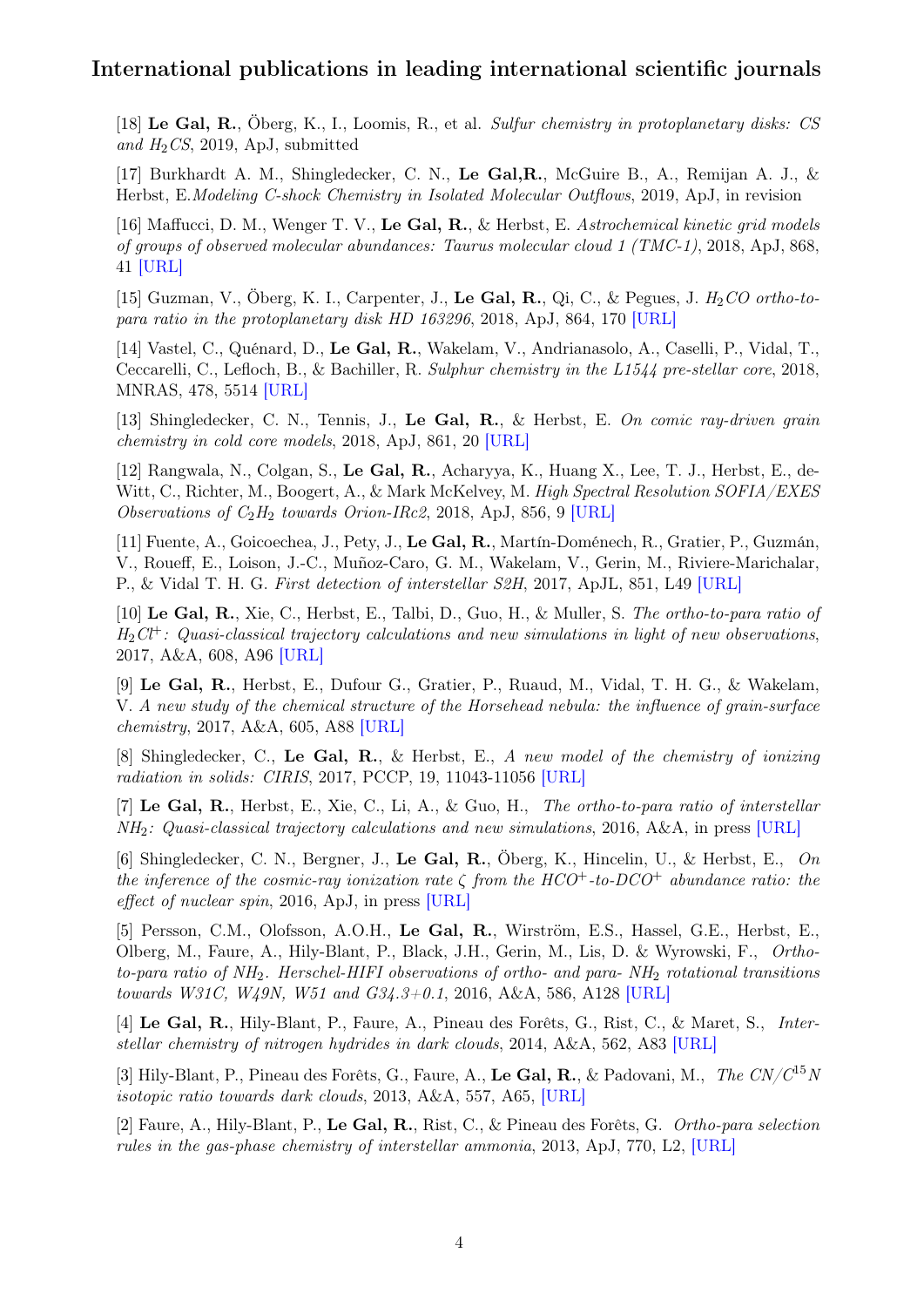[1] Rist, C., Faure, A., Hily-Blant, P. and Le Gal, R., Nuclear-spin selection rules in the chemistry of interstellar nitrogen hydrides, 2013, J. Phys. Chem. A, 117, 9800 [\[URL\]](http://pubs.acs.org/doi/pdf/10.1021/jp312640a)

### Conference Proceedings

[1] Le Gal, R., Hily-Blant, P., and Faure, A. Dark cloud chemistry of nitrogen hydrides with the Herschel Space Observatory [\[URL\]\)](http://sf2a.eu/proceedings/2014/2014sf2a.conf..0397L.pdf)

## International conferences (19 since 2012)

| $\bullet$ 07/2018 | <b>Talk:</b> Astrochemical modeling of photon-dominated regions: the Horeshead           |
|-------------------|------------------------------------------------------------------------------------------|
|                   | nebula case<br>Conference: "Astrochemistry: Past, Present & Future" (Caltech, Passadena, |
|                   | Californie, Etats-Unis)                                                                  |
| $\bullet$ 07/2018 | Invited talk: Interstellar molecular complexity: observations vs models                  |
|                   | Conference: "Société Française d'Astronomie et d'Astrophysique (SF2A)"                   |
|                   | (Bordeaux, France)                                                                       |
| $\bullet$ 06/2018 | <b>Poster:</b> Probing the Sulfur Chemistry in Proto-Planetary Disks                     |
|                   | Conference: "Physique et Chimie du Milieu Interstellaire (PCMI)" (Marseille,             |
|                   | France)                                                                                  |
| $\bullet$ 04/2018 | <b>Poster:</b> Probing the Sulfur Chemistry in Proto-Planetary Disks                     |
|                   | Conference: "Simons Collaboration on the Origins of Life (SCOL) Sympo-                   |
|                   | sium" New York City, NY, Etats-Unis)                                                     |
| $\bullet$ 03/2018 | <b>Invited talk:</b> Ortho-to-para ratios of hydrides as powerful cosmic probes          |
|                   | Conference: "Hydride Chemistry: From Earth to Space" (Telluride, Colorado,               |
|                   | Etats-Unis)                                                                              |
| • $11/2017$       | Talk: Astrochemistry of PDR: modeling of the Horsehead nebula                            |
|                   | Conference: "Harvard-Heidelberg 2017 Star Formation Across the Universe"                 |
|                   | (CfA, Cambridge, Massachusetts, Etats-Unis)                                              |
| $\bullet$ 09/2017 | Talk: A new study of the chemical structure of the Horsehead nebula: the                 |
|                   | <i>influence of grain-surface chemistry</i>                                              |
|                   | Conference: " Astrochemical conference KIDA 2017" (Bordeaux, France)<br>[URL]            |
| $\bullet$ 06/2017 | <b>Talk:</b> The Key Role of Nuclear-Spin Astrochemistry                                 |
|                   | Conference: "International Symposium on Molecular Spectroscopy (ISMS)"                   |
|                   | (Champaign-Urbana, Illinois, Etats-Unis) [URL]                                           |
| $\bullet$ 05/2017 | <b>Talk:</b> OPRs as powerful interstellar diagnostics                                   |
|                   | Conference: "Nuclear spin effects in astrochemistry" (Grenoble, France)                  |
|                   | [URL]                                                                                    |
| • $12/2016$       | Talk: Ortho-to-para ratio of dihydride species                                           |
|                   | Conference: "The Hydride toolbox" (Paris, France) [URL]                                  |
| $\bullet$ 04/2016 | <b>Talk:</b> The ortho-to-para ratio of $NH_2$ at different temperatures                 |
|                   | Conference: "COST ORIGINS: From Star and Planet Formation to Early                       |
|                   | Life" (Vilnius, Lithuania)                                                               |
| • $10/2014$       | <b>Poster:</b> Interstellar chemistry of nitrogen hydrides with Herschel                 |
|                   | Conference: "Physique et Chimie du Milieu Interstellaire (PCMI)" (Rennes,                |
|                   | France)                                                                                  |
| $\bullet$ 06/2014 | <b>Talk:</b> Interstellar chemistry of nitrogen hydrides in dark clouds with con-        |
|                   | <b>ference proceedings:</b> Dark cloud chemistry of nitrogen hydrides with the           |
|                   | Herschel Space Observatory [URL]                                                         |
|                   | Conference: "Société Française d'Astronomie et d'Astrophysique (SF2A)"                   |
|                   | (Paris, France)                                                                          |